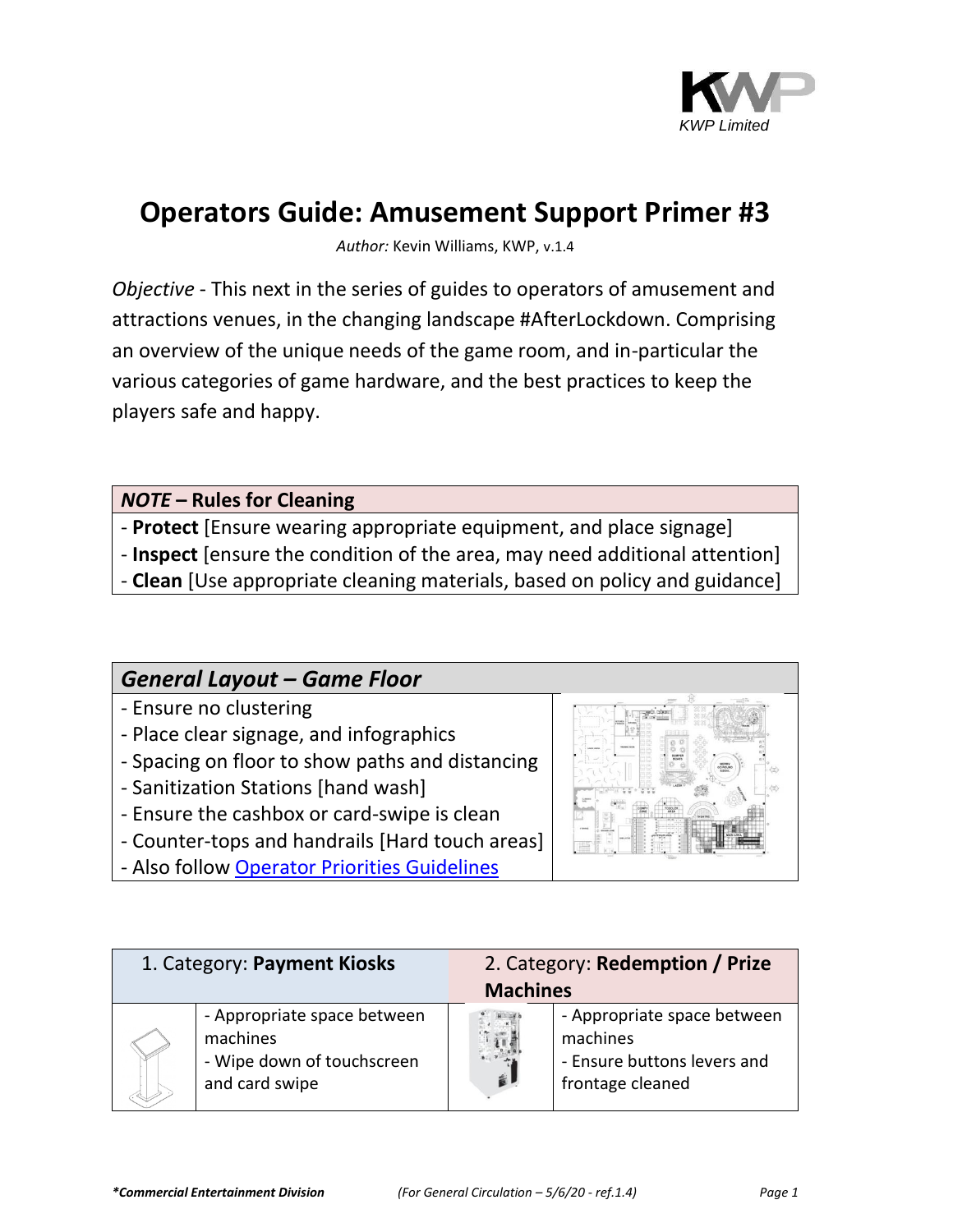| 3. Category: Cranes / Pushers |                         | 4. Category: Skeeball / Basketball |                           |
|-------------------------------|-------------------------|------------------------------------|---------------------------|
|                               | - Appropriate space     |                                    | - Appropriate space       |
| $\sim$                        | between machines        |                                    | between machines          |
|                               | - Ensure buttons levers |                                    | - Wipe down balls         |
|                               | and glass frontage      |                                    | - Operate at minimum ball |
|                               | cleaned                 |                                    | count                     |
|                               |                         |                                    |                           |

| 5. Category: Pinball |                                                                                                                                             | 6. Category: Videmption |                                                                                                             |
|----------------------|---------------------------------------------------------------------------------------------------------------------------------------------|-------------------------|-------------------------------------------------------------------------------------------------------------|
|                      | - Appropriate space<br>between machines<br>- Wipe down buttons and<br>plunger {Ball Shooter}<br>- Wipe down playfield<br>glass and surround |                         | - Appropriate space between<br>machines<br>- Those machines using large<br>touchscreens ensure wipe<br>down |

|  | 7. Category: Table Games |       | 8. Category: Video (Driver) |
|--|--------------------------|-------|-----------------------------|
|  | - Appropriate space      |       | - Appropriate space         |
|  | between machines         |       | between machines            |
|  | - Edges and player       |       | - Ensure the seat is wiped  |
|  | space wipe down          |       | down                        |
|  | - Pucks and paddles      | 'OWER | - Ensure steering wheel and |
|  | wipe down                | BACK  | gear level cleaned          |
|  |                          |       |                             |

| 9. Category: Video (Shooters) |                                                                                                                                | 10. Category: Video (Uprights) |                                                                                                                                     |
|-------------------------------|--------------------------------------------------------------------------------------------------------------------------------|--------------------------------|-------------------------------------------------------------------------------------------------------------------------------------|
|                               | - Appropriate space<br>between machines<br>- Ensure the gun<br>interface and cable<br>- Ensure wipe down<br>where the guns sit |                                | - Spacing (if side by side cabs<br>use partitioning)<br>- Ensure the control panel and<br>joystick / Trackball / buttons<br>cleaned |

| 11. Category: Video (Dancing |                        | 12. Category: Video (Deluxe |                              |
|------------------------------|------------------------|-----------------------------|------------------------------|
| Stage)                       |                        | Enclosures)                 |                              |
|                              | - Appropriate space    |                             | - Appropriate space          |
|                              | between machines       |                             | between machines             |
|                              | - Ensure the control   |                             | - Signage that only members  |
|                              | panel cleaned          |                             | of same party play           |
|                              | - Special attention to |                             | - Special attention to game  |
|                              | the handrail           |                             | interface and seats (and     |
|                              |                        |                             | structure near players face) |